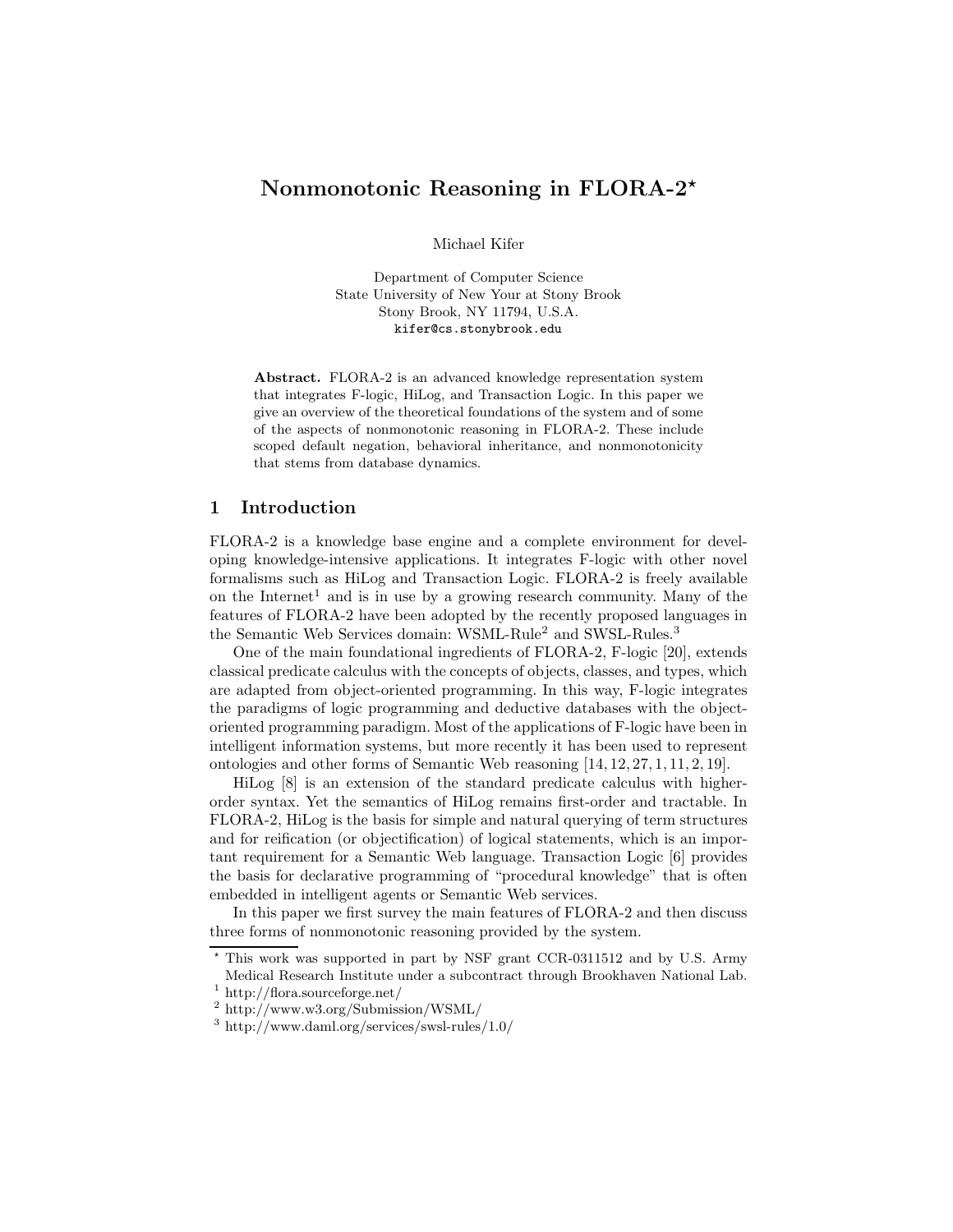# 2 Overview of F-logic

F-logic extends predicate calculus both syntactically and semantically. It has a monotonic logical entailment relationship, and its proof theory is sound and complete with respect to the semantics. F-logic comes in two flavors: the firstorder flavor and the logic programming flavor. The first-order flavor of F-logic can be viewed as a syntactic variant of classical logic [20]. The logic programming flavor uses a subset of the syntax of F-logic, but gives it a different, non-firstorder semantics by interpreting the negation operator as negation-as-failure.

The relationship between the first-order variant of F-logic and its logic programming variant is similar to the relationship between predicate calculus and standard logic programming [23]: object-oriented logic programming is built on the rule-based subset of F-logic by adding the appropriate non-monotonic extensions [32, 33, 24]. These extensions are intended to capture the semantics of negation-as-failure (like in standard logic programming [28]) and the semantics of multiple inheritance with overriding (which is not found in standard logic programming).

F-logic uses first-order variable-free terms to represent object identity (abbr., OID); for instance, John and father(Mary) are possible Ids of objects. Objects can have attributes. For instance,

```
Mary [spouse-> John, children-> {Alice, Nancy}].
Mary[children->Jack].
```
Such formulas are called F-logic molecules. The first formula says that object Mary has an attribute spouse whose value is the OID John. It also says that the attribute children is set-valued and its value is a set that contains two OIDs: Alice and Nancy. We emphasize "contains" because sets do not need to be specified all at once. For instance, the second formula above says that Mary has an additional child, Jack.

In earlier versions of F-logic, set-valued attributes were denoted with  $\rightarrow >$ instead of -> . However, subsequently the syntax was modernized and simplified. Instead of using different arrows, cardinality constraints (to be explained shortly) were introduced to indicate that an attribute is single-valued.

While some attributes of an object are specified explicitly, as facts, other attributes can be defined using deductive rules. For instance, we can derive John[children-> {Alice,Nancy,Jack}] using the following deductive rule:

```
?X[children->{?C}] :- ?Y[spouse->?X, children->{?C}].
```
In the new and simplified syntax, alphanumeric symbols prefixed with the ? sign denote variables and unprefixed alphanumeric symbols denote constants (i.e., OIDs). The earlier versions of FLORA-2 used Prolog conventions where variables were capitalized alphanumeric symbols.

F-logic objects can also have methods, which are functions that take arguments. For instance,

 $John[grade(cs305,fall2004) \rightarrow 100, courses(fall2004) \rightarrow {cs305, cs306}]$ .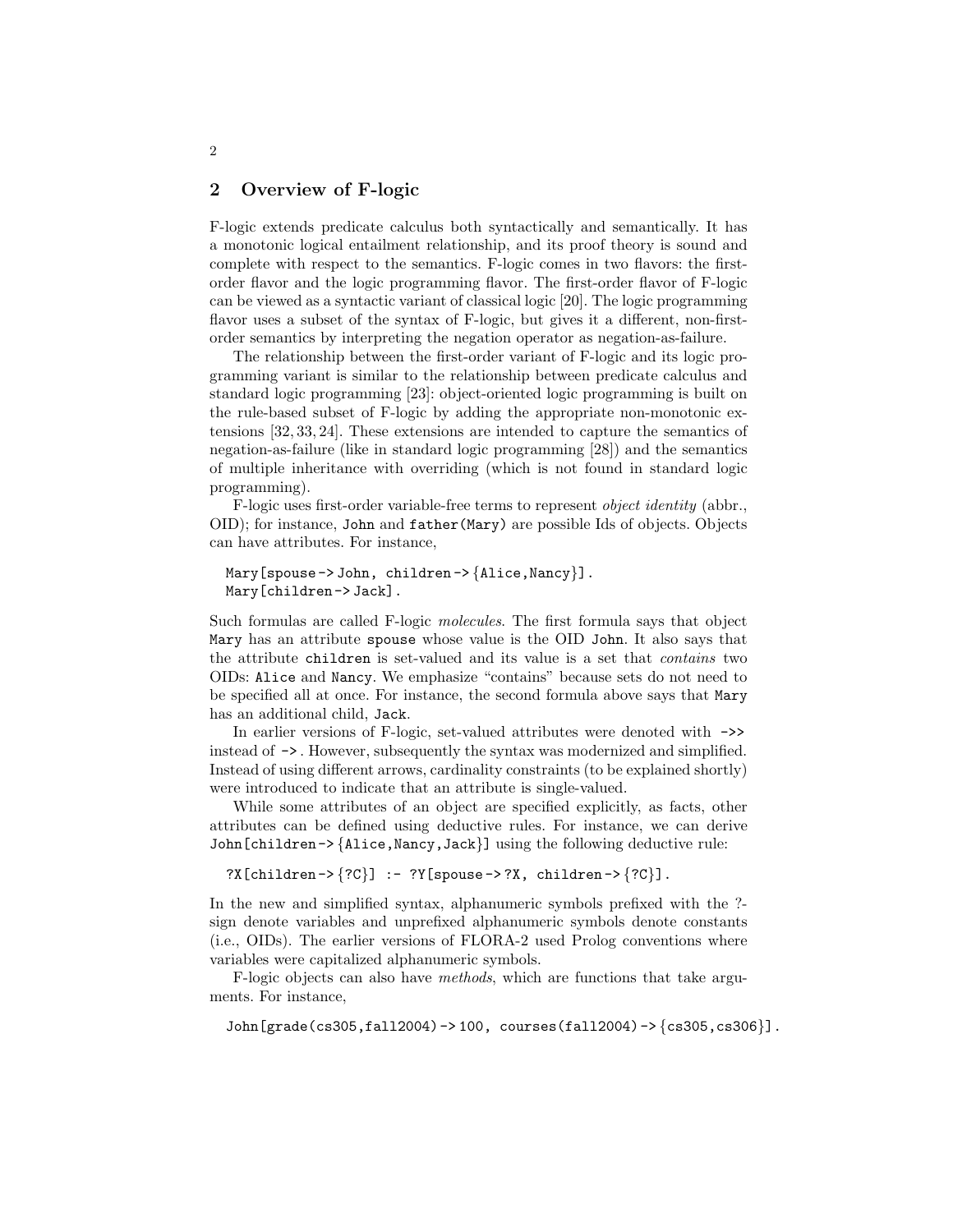says that John has a method, grade, whose value on the arguments cs305 (a course identifier) and fall2004 (a semester designation) is 100; it also has a set-valued method courses, whose value on the argument fall2004 is a set of OIDs that contains course identifiers cs305 and cs306. Like attributes, methods can be defined using deductive rules.

The F-logic syntax for *class membership* is John: student and for *subclass* relationship it is student::person. Classes are treated as objects and it is possible for the same object to play the role of a class in one formula and of an object in another. For instance, in the formula student:class, the symbol student plays the role of an object, while in student::person it appears in the role of a class.

F-logic also provides means for specifying schema information through signature formulas. For instance, person [spouse  $\{0:1\}$  => person, name  $\{0:1\}$  => string, child => person] is a signature formula that says that class person has three attributes: single-valued attributes spouse and name (single-valuedness is indicated by the cardinality constraint 0:1) and a set-valued attribute child. It further says that the first attribute returns objects of type person, the second of type string, and the last returns sets of objects such that each object in the set is of type person.

### 3 HiLog and Meta-Information

F-logic provides simple and natural means for exploring the structure of object data. Both the schema information associated with classes and the structure of individual objects can be queried by simply putting variables in the appropriate syntactic positions. For instance, to find the set-valued methods that are defined in the schema of class student and return objects of type person, one can ask the following query:

```
?- student[?M=> person].
```
The next query is about the type of the results of the attribute name in class student. This query also returns all the superclasses of class student.

```
?- student::?C and student[name=> ?T].
```
The above are schema-level meta-queries: they involve the subclass relationship and the type information. One can also pose meta-queries that involve object data (rather than schema). The following queries return the methods that have a known value for the object John:

?- John [?Meth->?SomeValue].

However, the meta-query facilities of F-logic are not complete. For instance, there is no way in such queries to separate method names from their arguments. Thus, if we had a fact of the form

```
John[age(2005)-> 20].
```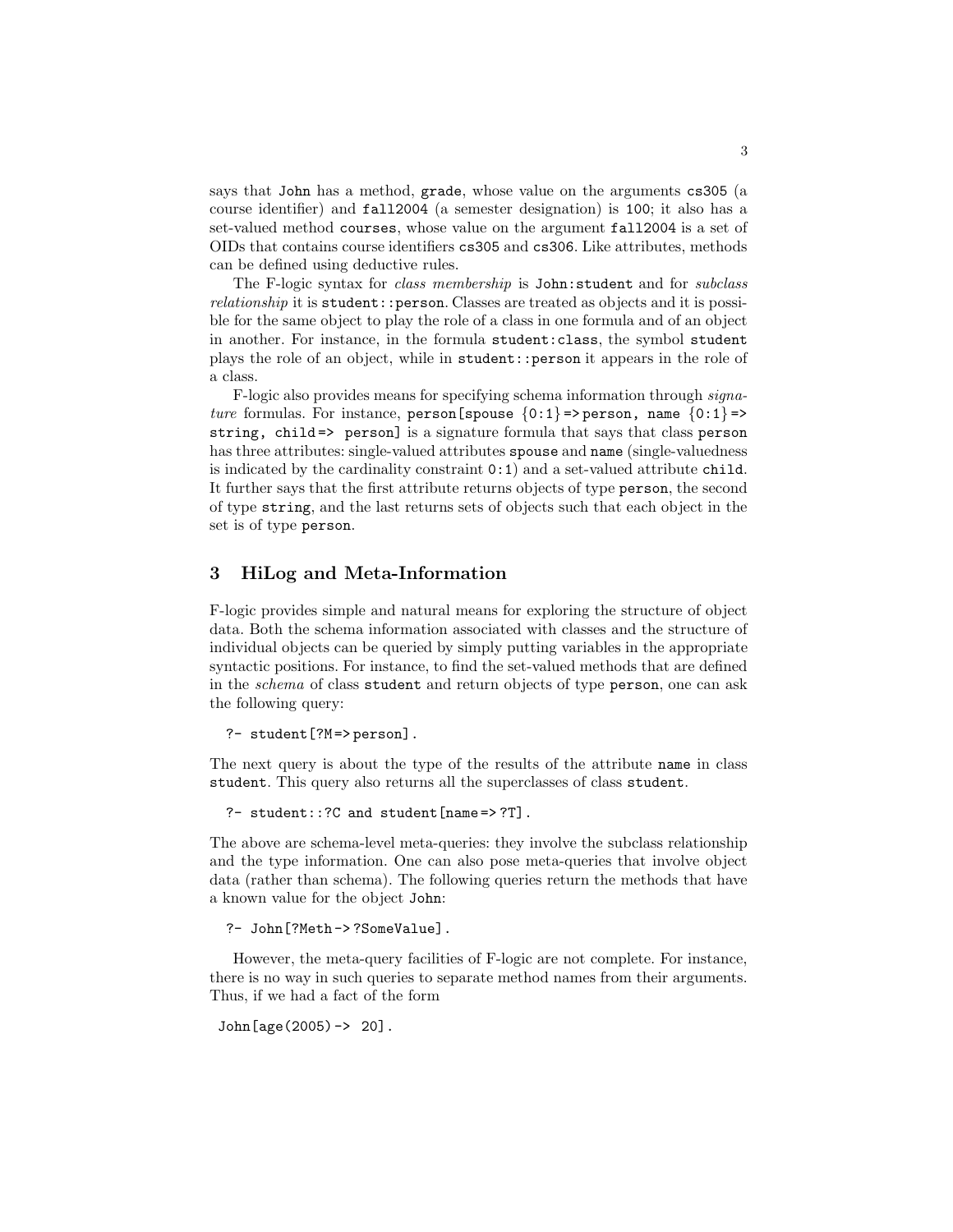then the first of the above queries will bind ?Meth to age(2005)—we cannot separate age from 2005.

This is where HiLog [8] comes into picture. In HiLog, second-order syntax is allowed and so variables can appear in positions of function and predicate symbols. For instance, queries such as

```
?- person[?M(?Arg) -> ?SomeValue].
?- person[?M(?Arg)=> integer].
```
are allowed and ?M would be bound to age and, possibly, to other values as well. The semantics for this second-order syntax is first order, however. Roughly it means that variables get bound not to the extensional values of the symbols (i.e., the actual relations that are used to interpret the function and predicate symbols), but to the symbols themselves. Details of these semantics can be found in [8].

HiLog does not stop at allowing variables over function and predicate symbols it also permits them over atomic formulas. For instance, the following query is legal and will succeed with ?X bound to p(a).

 $p(a)$ .  $q(p(a))$ . ?- q(?X), ?X.

What happens here is that the proposition  $p(a)$  is *reified* (made into an object) and so it can be bound to a variable. HiLog's reification of atomic formulas can be extended to arbitrary quantifier-free formula of the rule-based subset of HiLog and F-logic, and this has been done in [31, 19]. For instance, one can say that John believes that Mary likes Sally as follows:

$$
John[believes -> \{\text{Mary}[likes -> Sally]\}].\tag{1}
$$

Here \${...} is the syntax that FLORA-2 uses to denote reified statements. An example of a more complicated reified statement is this:

$$
John[believes -> \$(Bob[likes -> ?X] : - Mary[likes -> ?X]]].
$$
 (2)

This sentence reifies a rule (not just a fact) and states that John also believes that Bob likes anybody who is liked by Mary. Combined with the previous statement that John believes that Mary likes Sally, one would expect that John would also believe that Bob likes Sally. However, we cannot conclude this just yet because we do not know that John is a rational being who applies modus ponens in his daily life. But this rational principle can be stated rather easily:

John[believes 
$$
\rightarrow
$$
 ?A] :-  
John[believes  $\rightarrow$  { $\{\text{?Head} : - \text{?Body}\}, \text{?Body}\}.$  (3)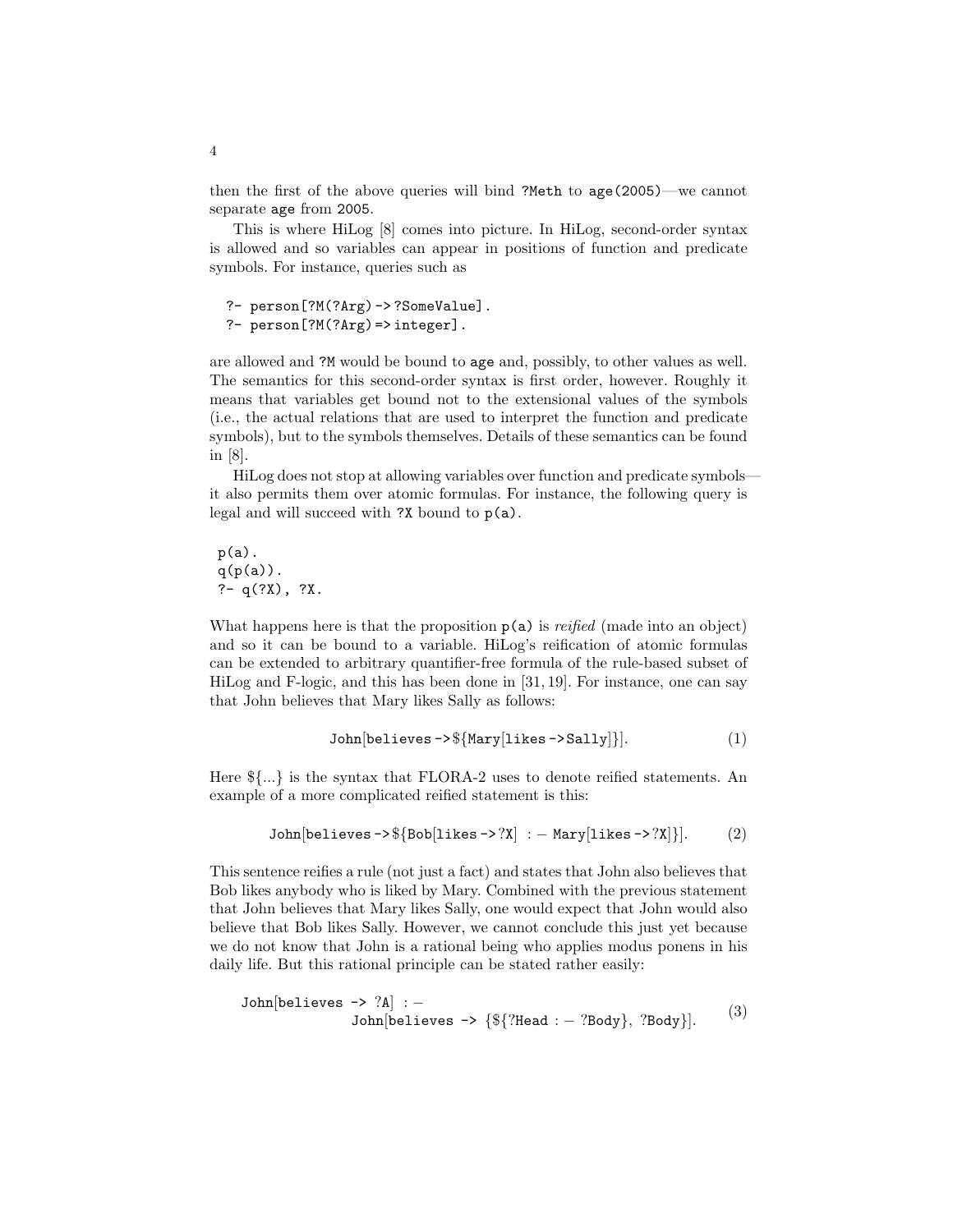#### 4 Transaction Logic

Knowledge intensive applications, such as those in semantic Web services and intelligent agents, often require primitives for modifying the underlying state of the system. Prolog provides the well-known assert and retract operators, which are non-logical and are therefore widely viewed as problematic. Various attempts to formalize updates in a logic programming language have had only a limited success  $(e.g., [21, 26, 22])$ . A detailed discussion of this subject appears in [5, 6]. Some of the most serious problems with these approaches is that they impose special programming styles (which is a significant burden) and that they do not support subroutines — one of the most fundamental aspects of any programming language.

Transaction Logic [4–6] is a comprehensive solution to the problem of updates in logic programming. This solution has none of the above drawbacks and it fits nicely with the traditional theory of logic programming. The use of Transaction Logic has been illustrated on a vast variety of applications, ranging from databases to robot action planning to reasoning about actions to workflow analysis and Web services [5, 7, 10, 19].

An important aspect of the update semantics of Transaction Logic is that updates are atomic, which means that an update transaction executes in its entirety or not at all. In contrast, in Prolog, if a post-condition of a statechanging predicate is false, the execution "fails" but the changes made by assert and retract would stay and the knowledge base is left in a inconsistent state. This property is responsible for many complications in Prolog programming. This and related problems are rectified by Transaction Logic semantics.

FLORA-2 integrates F-logic and Transaction Logic along the lines of [18] with certain refinements that distinguish queries from transactions and thus enable a number of compile-time checks. In Transaction Logic, both actions (transactions) and queries are represented as predicates. In FLORA-2, transactions are expressed as object methods that are prefixed with the special symbol "%".

The following program is an implementation of a block-stacking robot in FLORA-2. Here, the action stack is defined as a Boolean method of the robot.

 $?R[\%stack(0, ?X)] := ?R:robot.$  $?R[\%stack(?N, ?X)] : - ?R:robot, ?N > 0,$  $?Y[\%move(?X)], ?R[\%stack(?N-1, ?Y)].$  $?Y[\%move(?X)] = ?Y:block, ?Y[clear], ?X[clear], ?X[waterThen(?Y)],$ btdelete{?Y[on ->?Z]}, btinsert{?Z[clear]}, btinsert $\{?Y[\text{on} \rightarrow ?X]\},$  btdelete $\{?X[\text{clear}]\}.$ 

The primitives btdelete and btinsert are FLORA-2's implementations of the insert and delete operators with the Transaction Logic semantics. Informally, the above rules say that to stack a pyramid of N blocks on top of block ?X, the robot must find a block ?Y, move it onto ?X, and then stack N-1 blocks on top of ?Y. To move ?Y onto ?X, both blocks must be "clear" (*i.e.*, with no other block sitting on top of them), and ?X must be wider than ?Y. If these conditions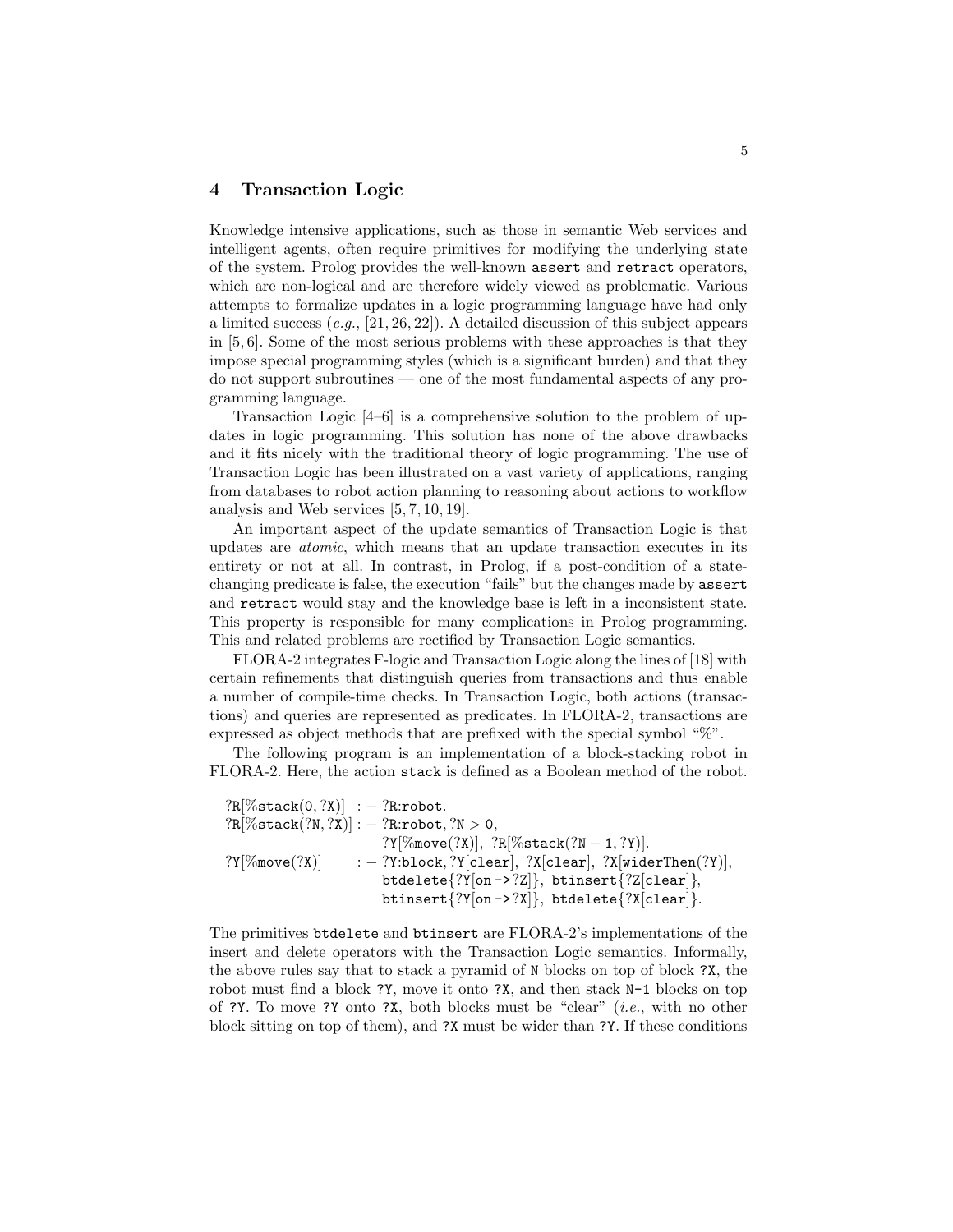are met, the database will be updated accordingly. If any of the conditions fails, it means that the current attempted execution is not a valid try and another attempt will be made. If no valid execution is found, the transaction fails and no changes will be made to the database.

A simple-minded translation of the above program into Prolog is incorrect, since such a program might leave the database in an inconsistent state. A correct version of the above FLORA-2 program in Prolog is more complicated and much less natural.

#### 5 Scoped Default Negation

Closed world assumption [25] is an inference rule for negative information. It states that in the absence of a positive proof that a fact, F, is true one must conclude that not F is true. Negation that obeys such an inference rule is not classical and is often called *default negation*.<sup>4</sup>

Various forms of the closed-world assumption (CWA) have been successfully used in database and logic programing applications for over thirty years now and vast experience has been accumulated with the use of this paradigm in knowledge representation [9, 28, 16]. In contrast, classical logic is based on the open-world assumption (OWA), and this has been the sine qua non in, for example, the description logic community. Each community allowed the other to continue to believe in its respective heresy until the Semantic Web came along.

The advent of the Semantic Web caused heated discussions about the one and only kind of negation that is suitable for this emerging global knowledge base (see, e.g., http://robustai.net/papers/Monotonic Reasoning on the Semantic Web.html for a compendium). The main argument against closed-world assumption goes like this. The Web is practically infinite and failure to derive some fact from the currently obtained information does not warrant the conclusion that this fact is false. Nevertheless, thirty years of experience in practical knowledge representation cannot be dismissed lightly and even the proponents of the open-world assumption are beginning to realize that. One idea that is beginning to take hold is that CWA is acceptable—even in the Web environment—as long as the scope of the closure is made explicit and concrete [17]. A simplified form of this idea was recently added to the N3 rule language [3] (whose author, Tim Berners-Lee, previously resisted the use of default negation).

Scoped default negation was introduced in FLORA-2 as part of its innovative architecture for knowledge base modules. It is related to (but is different from) the so called local closed world assumption [13]. In FLORA-2, a module is a container for a concrete knowledge base (or a part of it). Modules isolate the different parts of a knowledge base and provide a clean interface by which these parts can interact. Modules can be created dynamically, associated with

<sup>4</sup> Some researchers also sometimes call this type of negation negation-as-failure. We avoid this terminology because negation-as-failure was originally used to denote a specific proof strategy used in the Prolog language.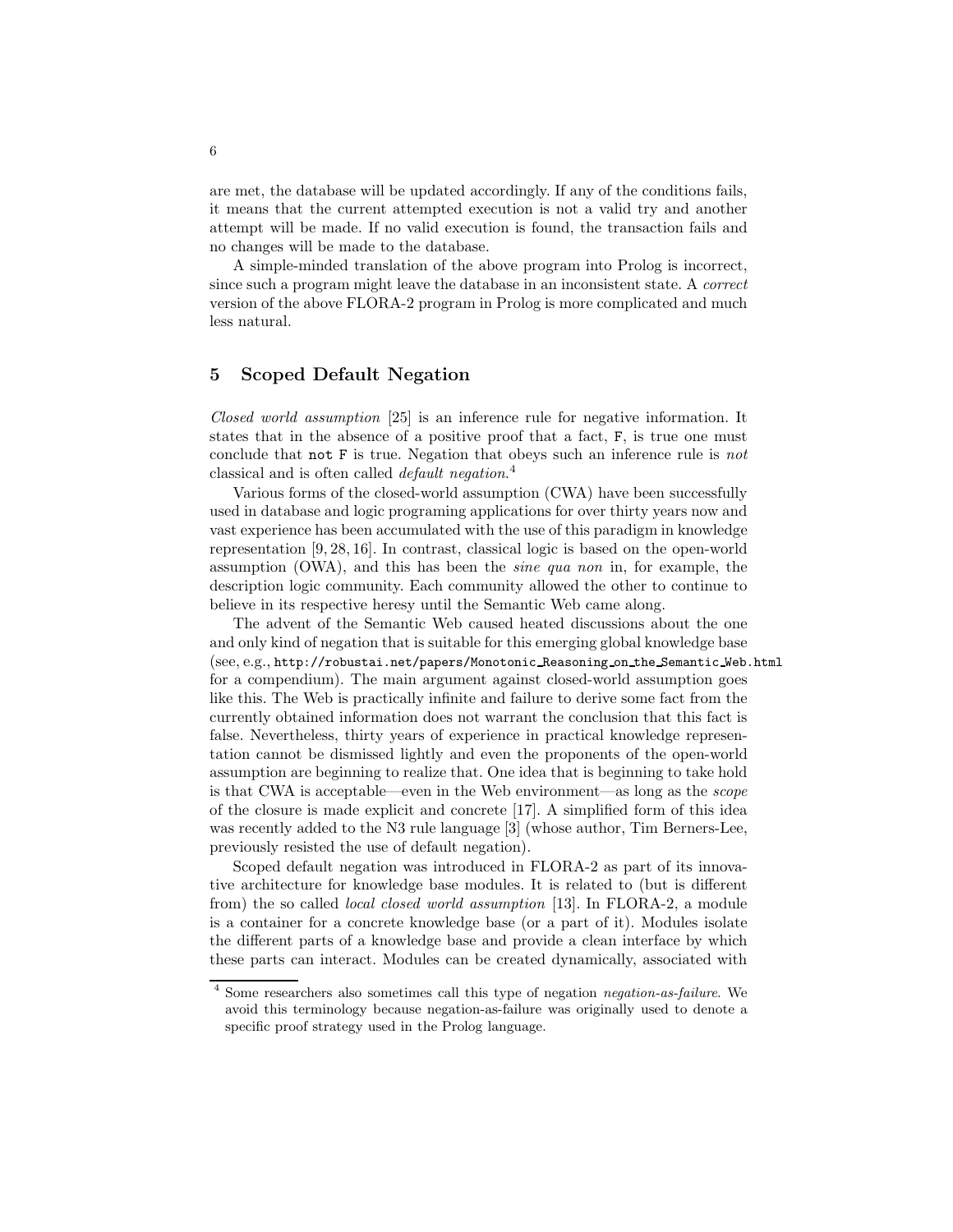knowledge bases on the fly, and they support a very powerful form of encapsulation. For our discussion, the relevant aspect of the FLORA-2 modules is that they provide a simple and natural mechanism for scoped default negation.

Consider the statements (1), (2), and (3) about John's beliefs from the end of Section 3. To use these statements, one must insert them into a module, let us call it johnmodule, by, for instance, loading the file that contains these statements into the module. To query the information about John's beliefs one would now pose queries such as

#### ?- John[believes -> \${Mary[likes->Sally]}]@johnmodule.

Similarly, to inquire whether John does not believe that Bob is Sally's husband one would ask the query

```
? − not John[believes ->${Sally[spouse ->Bob]}]@johnmodule. (4)
```
The scope of the above query is limited to the module johnmodule only. If it cannot be derived that John[believes->\${Sally[spouse->Bob]}] is true from the knowledge base residing in the module then (and only then) the answer will be "Yes." The answer to (4) will remain the same even if some other module asserts that John[believes->\${Sally[spouse->Bob]}] because the scope of the default negation in the query is limited to the module johnmodule. It is, however, possible to ask unrestricted negative queries by placing a variable in the module position:

```
?- not John[believes -> ${Sally[spouse->Bob]}]@?Mod.
```
This query returns "Yes" iff John is not known to believe that Sally[spouse->Bob] is true in every module (that is registered with the system).

The semantics of FLORA-2 modules is very simple. The attribute and method names of the formulas that are loaded into a module, such as johnmodule, are uniquified so that the same attribute name in the program will be given different and unique real names in different modules. For instance, a formula such as John[believes->abc] might become John[believes#foo->abc] in module foo and John[believes#bar->abc] in module bar. Due to this transformation, the query (4) turns into the following query in the actual knowledge base:

```
?- not John[believes#johnmodule-> ${Sally[spouse#johnmodule->Bob]}].
```
Since other modules cannot have facts or rules whose heads have the form ...[believes#johnmodule->...], the answer "Yes" or "No" depends only on the information stored in module johnmodule.

### 6 Nonmonotonic Inheritance

F-logic supports both structural and behavioral inheritance. The former refers to inheritance of method types from superclasses to their subclasses and the latter deals with inheritance of method definitions from superclasses to subclasses.

Structural inheritance is defined by very simple inference rules: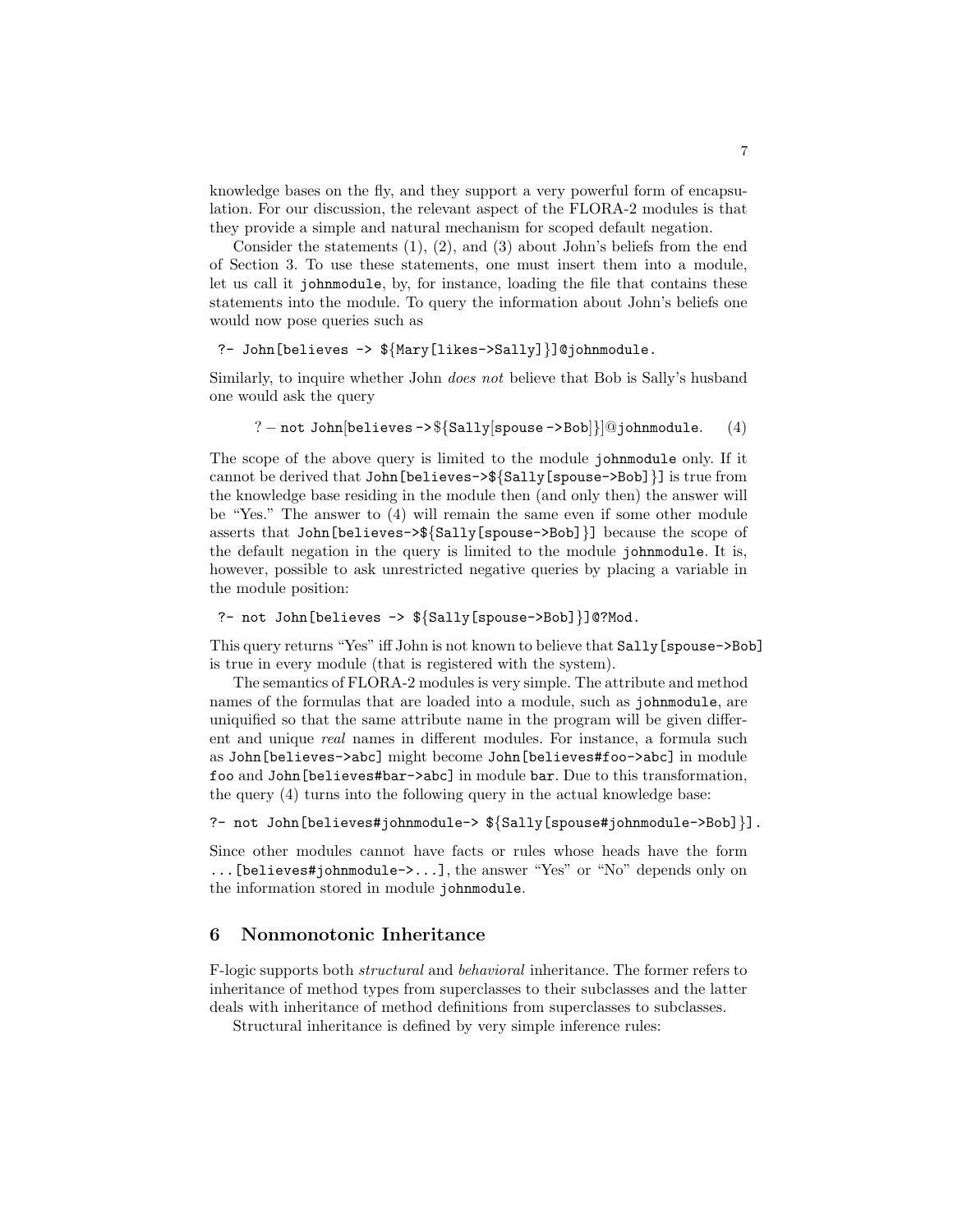```
If subcl::cl, cl[attr \ne>type] then subcl[attr \ne>type]
If obj:cl, cl[attr \ne>type] then obj[attr =>type]
```
The statement cl[attr  $\neq$ >type] above says that attr is an *inheritable* attribute, which means that both its type and value are inheritable by the subclasses and members of class cl. Inheritability of the type of an attribute is indicated with the star attached to the arrow:  $\neq$ . In all of our previous examples we have been dealing with non-inheritable attributes, which were designated with star-less arrows. Note that when the type of an attribute is inherited to a subclass it remains inheritable. However, when it is inherited to a member of the class it is no longer inheritable.

Type inheritance, as defined by the above rules, is *monotonic* and thus is peripheral to the subject of this paper. Behavioral inheritance is more complex. To get a flavour of behavioral inheritance, consider the following knowledge base:

```
royalElephant::elephant.
clyde:royalElephant.
elephant [color \leftarrow \leftarrow \leftarrowgrey].
royalElephant[color*{red}{\text{color}}\star\text{>white}].
```
As with type definitions, a star attached to the arrow  $\star$ > indicates inheritability. For instance, color is an inheritable attribute in classes elephant and royalElephant. The inference rule that guides behavioral inheritance can informally be stated as follows. If obj is an object and cl is a class, then

```
obj:cl, cl[attr \star > value] should imply obj[attr->value]
```
unless the inheritance is overwritten by a more specific class. The meaning of the exception here is that the knowledge base should not imply the formula  $obj[attr->value]$  if there is an intermediate class,  $c1'$ , which overrides the inheritance, i.e., if  $obj : cl', cl' :: cl$  are true and  $cl'[attr \star > value']$  (for some value'  $\neq$  value) is defined explicitly.<sup>5</sup> A similar exception exists in case of multiple inheritance conflicts. Note that inheritable attributes become non-inheritable after they are inherited by class members. In the above case, inheritance of the color grey is overwritten by the color white and so clyde[color->white] is derived by the rule of inheritance.

This type of inheritance is clearly nonmonotonic. For instance, if in the above example we add the fact clyde[color->yellow] to the knowledge base then clyde[color->white] is no longer inferred by inheritance (the inference is said to be overwritten).

Model-theoretic semantics for nonmonotonic inference by inheritance is rather subtle and has eluded researchers for many years. Although the above informal rules for inference by inheritance seem natural, there are subtle problems when behavioral inheritance is used together with deductive rules. To understand the problem, consider the following example:

8

 $5$  The notion of an explicit definition seems obvious at first but, in fact, is quite subtle. Details can be found in [29].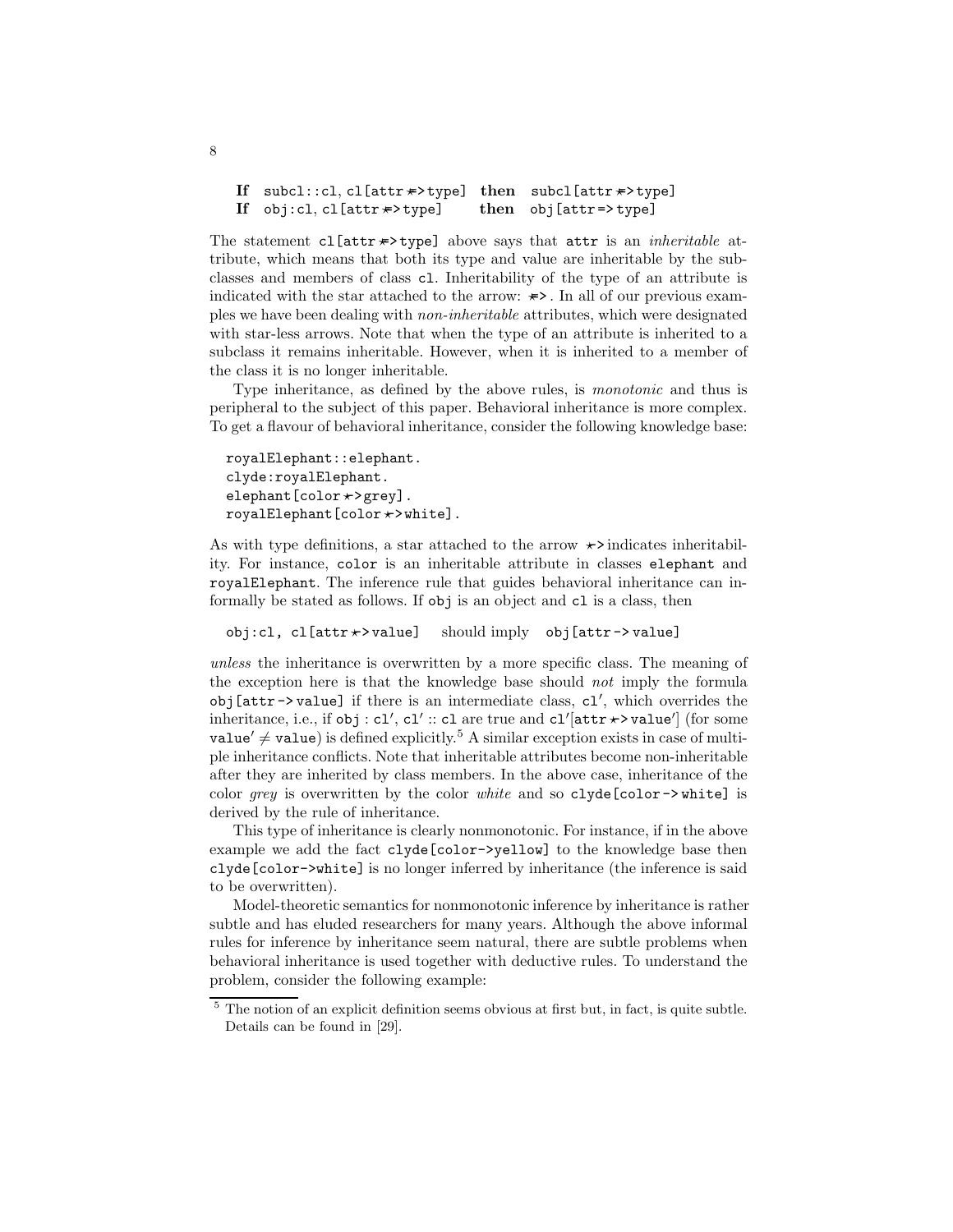```
cl[attr \star > v1].subcl::cl.
obj:subcl.
subcl[attr \rightarrow >v2] :- obj[attr->v1].
```
If we apply the rule of inheritance to this knowledge base, then  $obj[attr->v1]$ should be inherited, since no overriding takes place. However, once  $\delta$  [attr -> v1] is derived by inheritance, subcl[attr  $\star$ >v2] can be derived by deduction—and now we have a chicken-and-egg problem. Since subcl is a more specific superclass of  $obj$ , the derivation of subcl[attr  $\star$ >v2] appears to override the earlier inheritance of  $obj[attr \rightarrow v1]$ . But this, in turn, undermines the very reason for deriving subcl  $[\text{attr} \star > v^2]$ . The above is only one of several suspicious derivation patterns that arise due to interaction of inheritance and deduction. The original solution reported in [20] was not model-theoretic and was problematic in several other respects as well. A satisfactory and completely model-theoretic solution was proposed in [29, 30].

### 7 Database Dynamics and Nonmonotonicity

In [5], a generalization of the perfect-model semantics was defined for Transaction Logic programs with negation in the rule body. This semantics was implemented in FLORA-2 only partially, with negation applicable only to non-transactional formulas in the rule body. For instance, the following transaction logs all unauthorised accesses to any given resource, and default negation, not, is applied only to a query (not an action that has a side effect):

$$
?Rsrc[\% recordUnauthAaccess(?Agent)]: -
$$
\n
$$
not ?Rsrc[eligible ->?Agent],
$$
\n
$$
insert{unAuthor2} (?Agent, ?Rsrc)).
$$
\n(5)

Nonmonotonicity comes into play here in a somewhat different sense than in standard logic programming (ignoring the non-logical assert and retract). In the standard case, nonmonotonicity means that certain formulas that were derivable in a database state, s1, will not be derivable in the state obtained from s1 by adding more facts. In the above example, however, no inference that was enabled by rule (5) can become invalidated by adding more facts, since this rule is not a statement about the initial database state.

In our example, nonmonotonicity reveals itself in a different way: the transaction of the form ?- mySecrets[%recordUnauthAaccess(John)] can be executable in the initial state (if mySecrets[eligible->John] is not derivable) and non-executable in the state obtained by adding mySecrets[eligible->John] to the original state.

This kind of non-monotonicity can be stated formally in the logic as: there are database states **D** and **D'**, where **D** $\subseteq$  **D'**, such that

 $D-- \models$  mySecrets[%recordUnauthAaccess(John)]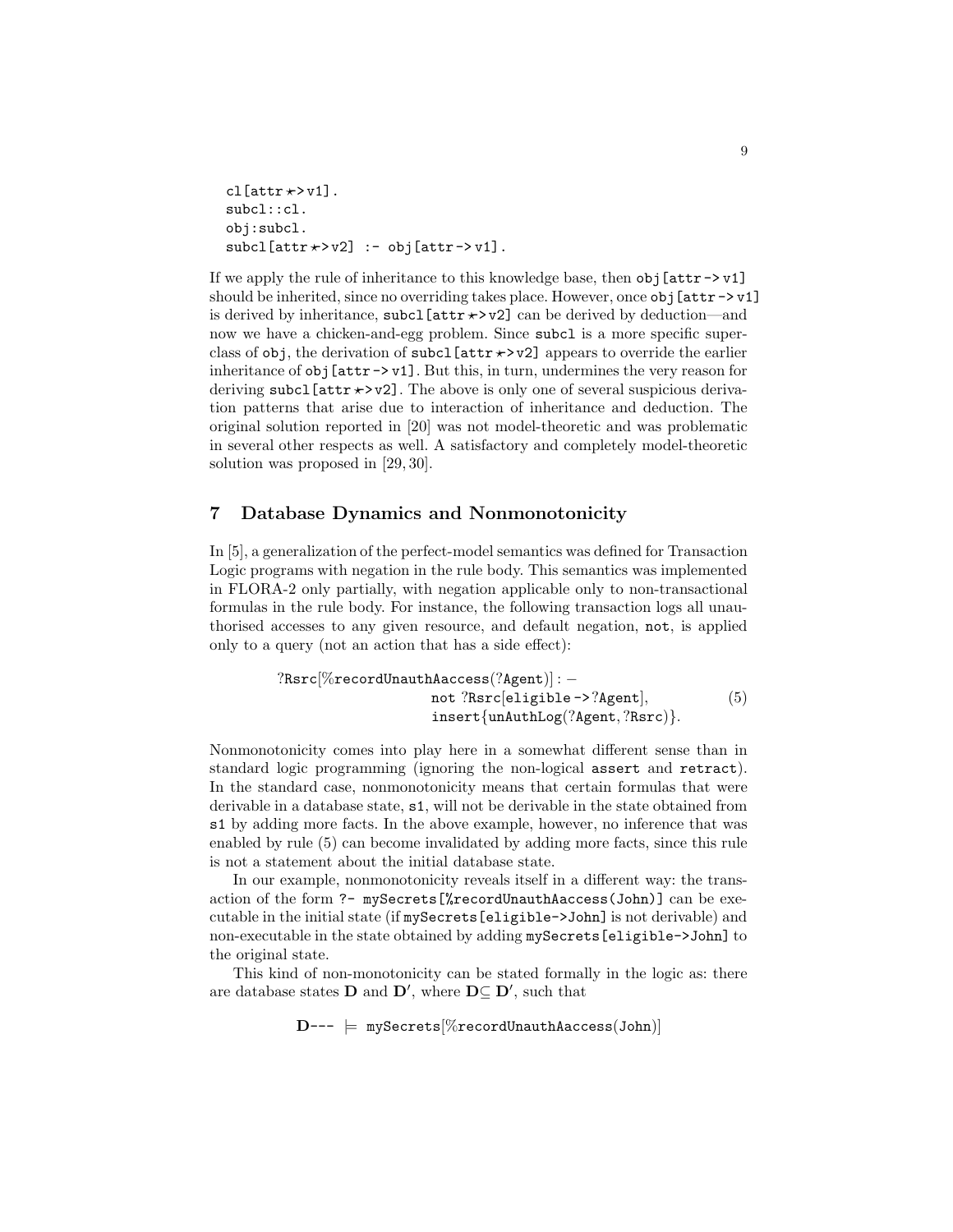$\mathbf{D}'~\models~\mathtt{not}\,\lozenge\mathtt{mySecrets}[\% \mathtt{recordUnauthAaccess}(\mathtt{John})]$ 

The first statement above is called *executional entailment*; it means that there is a sequence of states, beginning with the given state D, which represents an execution path of the transaction mySecrets[%recordUnauthAaccess(John)]. The second statement says that there is no execution path, which starts at state D', for the transaction mySecrets[%recordUnauthAaccess(John)].

Another instance of nonmonotonic behavior that is different from the classical cases occurs when enlarging the initial state of transaction execution leads to a possible elimination of facts in the final state of transaction execution. To illustrate this, consider a slightly modified version of transaction (5):

```
?Rsrc[%recordUnauthAaccess(?Agent)] :-
      not ?Rsrc[eligible->?Agent], insert{unAuthLog(?Agent,?Rsrc)}.
?Rsrc[%recordUnauthAaccess(?Agent)] :- ?Rsrc[eligible->?Agent].
```
In this case, the transaction ?- mySecrets[%recordUnauthAaccess(John)] can be executed regardless of whether John is eligible or not. If John is not eligible then unAuthLog(John, mySecrets) becomes true in the final state of the execution of this transaction. If John is already eligible then nothing changes. Now, if we add the fact that John is eligible to access mySecrets then the transaction executes without changing the state. Therefore, unAuthLog(John,mySecrets) is no longer derivable in the final state. Thus, enlarging the initial state of transaction execution does not necessarily lead to a monotonic enlargement of the final state.

# 8 Conclusion

This paper presents an overview of the formal foundations of the FLORA-2 system with a focus on various forms of nonmonotonic reasoning in the system. Three aspects have been considered: scoped default negation, behavioral inheritance, and nonmonotonicity that stems from database dynamics. Scoped negation is believed to be the right kind of negation for the Semantic Web. Behavioral inheritance is an important concept in object-oriented modeling; in FLORA-2 it has been extended to work correctly (from the semantic point of view) in a rule-based system. Finally, we discussed database dynamics in FLORA-2 and have shown how it can lead to of nonmonotonic behavior.

# References

- 1. J. Angele and G. Lausen. Ontologies in F-logic. In S. Staab and R. Studer, editors, Handbook on Ontologies in Information Systems, pages 29–50. Springer Verlag, Berlin, Germany, 2004.
- 2. D. Berardi, H. Boley, B. Grosof, M. Gruninger, R. Hull, M. Kifer, D. Martin, S. McIlraith, J. Su, and S. Tabet. SWSL: Semantic Web Services Language. Technical report, Semantic Web Services Initiative, April 2005. http://www.daml.org/services/swsl/.

10

but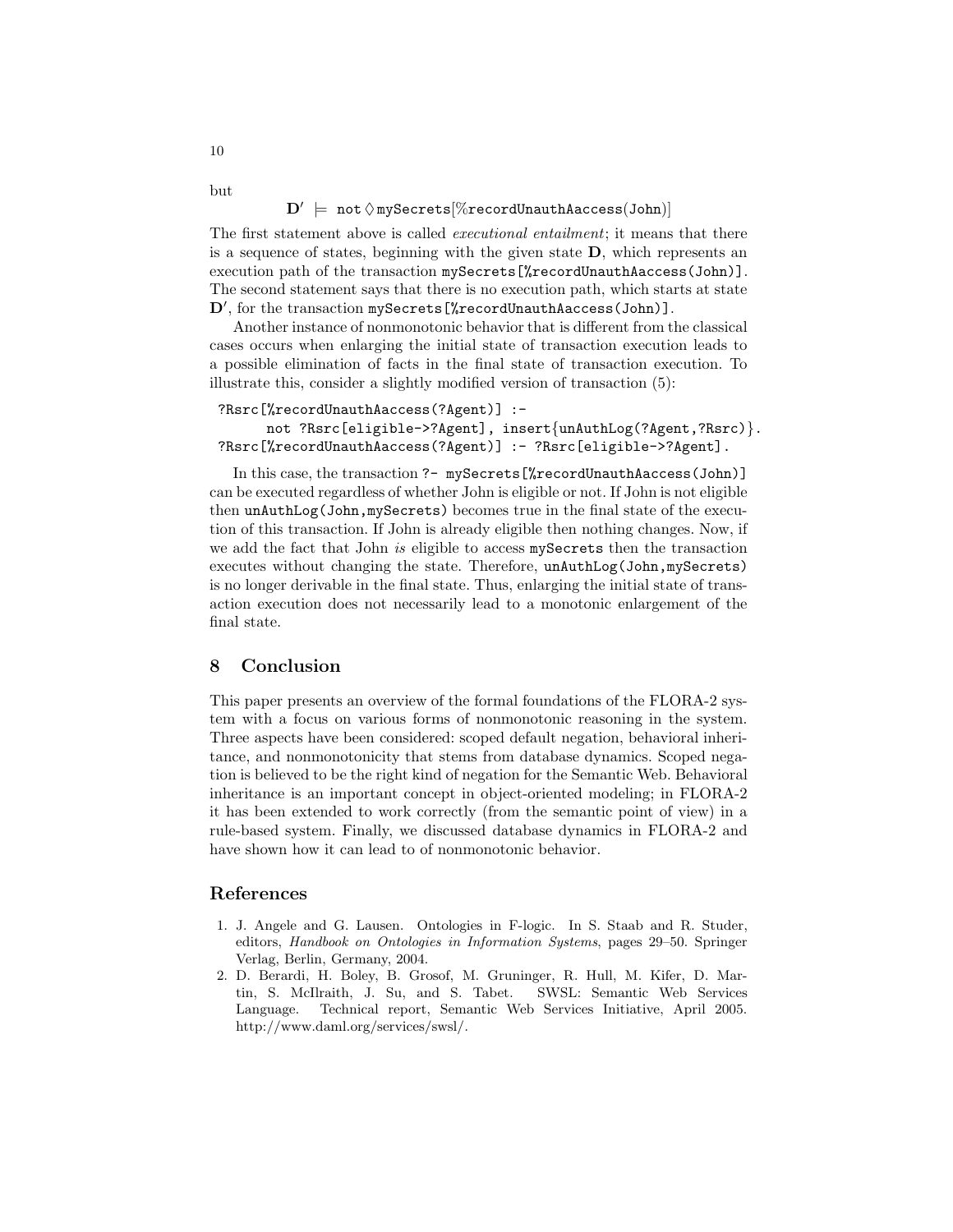- 3. T. Berners-Lee. Primer: Getting into RDF & Semantic Web using N3, 2004. http://www.w3.org/2000/10/swap/Primer.html.
- 4. A. Bonner and M. Kifer. An overview of transaction logic. Theoretical Comput. Sci., 133:205–265, October 1994.
- 5. A. Bonner and M. Kifer. Transaction logic programming (or a logic of declarative and procedural knowledge). Technical Report CSRI-323, University of Toronto, November 1995. http://www.cs.toronto.edu/˜bonner/ transaction-logic.html.
- 6. A. Bonner and M. Kifer. A logic for programming database transactions. In J. Chomicki and G. Saake, editors, Logics for Databases and Information Systems, chapter 5, pages 117–166. Kluwer Academic Publishers, March 1998.
- 7. A. Bonner and M. Kifer. Results on reasoning about action in transaction logic. In [15]. Springer-Verlag, 1998.
- 8. W. Chen, M. Kifer, and D. Warren. HiLog: A foundation for higher-order logic programming. Journal of Logic Programming, 15(3):187–230, February 1993.
- 9. K. Clark. Negation as failure. In H. Gallaire and J. Minker, editors, Logic and Data Bases, pages 292–322. Plenum Press, 1978.
- 10. H. Davulcu, M. Kifer, C. Ramakrishnan, and I. Ramakrishnan. Logic based modeling and analysis of workflows. In ACM Symposium on Principles of Database Systems, pages 25–33, Seattle, Washington, June 1998.
- 11. J. de Bruijn, H. Lausen, R. Krummenacher, A. Polleres, L. Predoiu, and D. Fensel. The WSML family of representation languages. Technical report, DERI, March 2005. http://www.wsmo.org/TR/d16/d16.1/.
- 12. S. Decker, D. Brickley, J. Saarela, and J. Angele. A query and inference service for RDF. In QL'98 - The Query Languages Workshop, December 1998.
- 13. O. Etzioni, K. Golden, and D. Weld. Sound and effcient closed-world reasoning for planning Artificial Intelligence. Artificial Intelligence, 89(1-2):113–148, 1997.
- 14. D. Fensel, M. Erdmann, and R. Studer. OntoBroker: How to make the WWW intelligent. In Proceedings of the 11th Banff Knowledge Acquisition for Knowledge-Based Systems Workshop, Banff, Canada, 1998.
- 15. B. Freitag, H. Decker, M. Kifer, and A. Voronkov, editors. Transactions and Change in Logic Databases, volume 1472 of LNCS. Springer-Verlag, Berlin, 1998.
- 16. M. Gelfond and V. Lifschitz. The stable model semantics for logic programming. In Logic Programming: Proceedings of the Fifth Conference and Symposium, pages 1070–1080, 1988.
- 17. S. Hawke, S. Tabet, and C. de Sainte Marie. Rule Language Standardization: Report from the W3C Workshop on Rule Languages for Interoperability, May 2005. http://www.w3.org/2004/12/rules-ws/report/.
- 18. M. Kifer. Deductive and object-oriented data languages: A quest for integration. In Int'l Conference on Deductive and Object-Oriented Databases, volume 1013 of Lecture Notes in Computer Science, pages 187–212, Singapore, December 1995. Springer-Verlag. Keynote address at the 3d Int'l Conference on Deductive and Object-Oriented databases.
- 19. M. Kifer, R. Lara, A. Polleres, and C. Zhao. A logical framework for web service discovery. In ISWC 2004 Semantic Web Services Workshop. CEUR Workshop Proceedings, November 2004.
- 20. M. Kifer, G. Lausen, and J. Wu. Logical foundations of object-oriented and framebased languages. Journal of ACM, 42:741–843, July 1995.
- 21. R. Kowalski. Database updates in event calculus. Journal of Logic Programming, 12(1&2):121–146, January 1992.